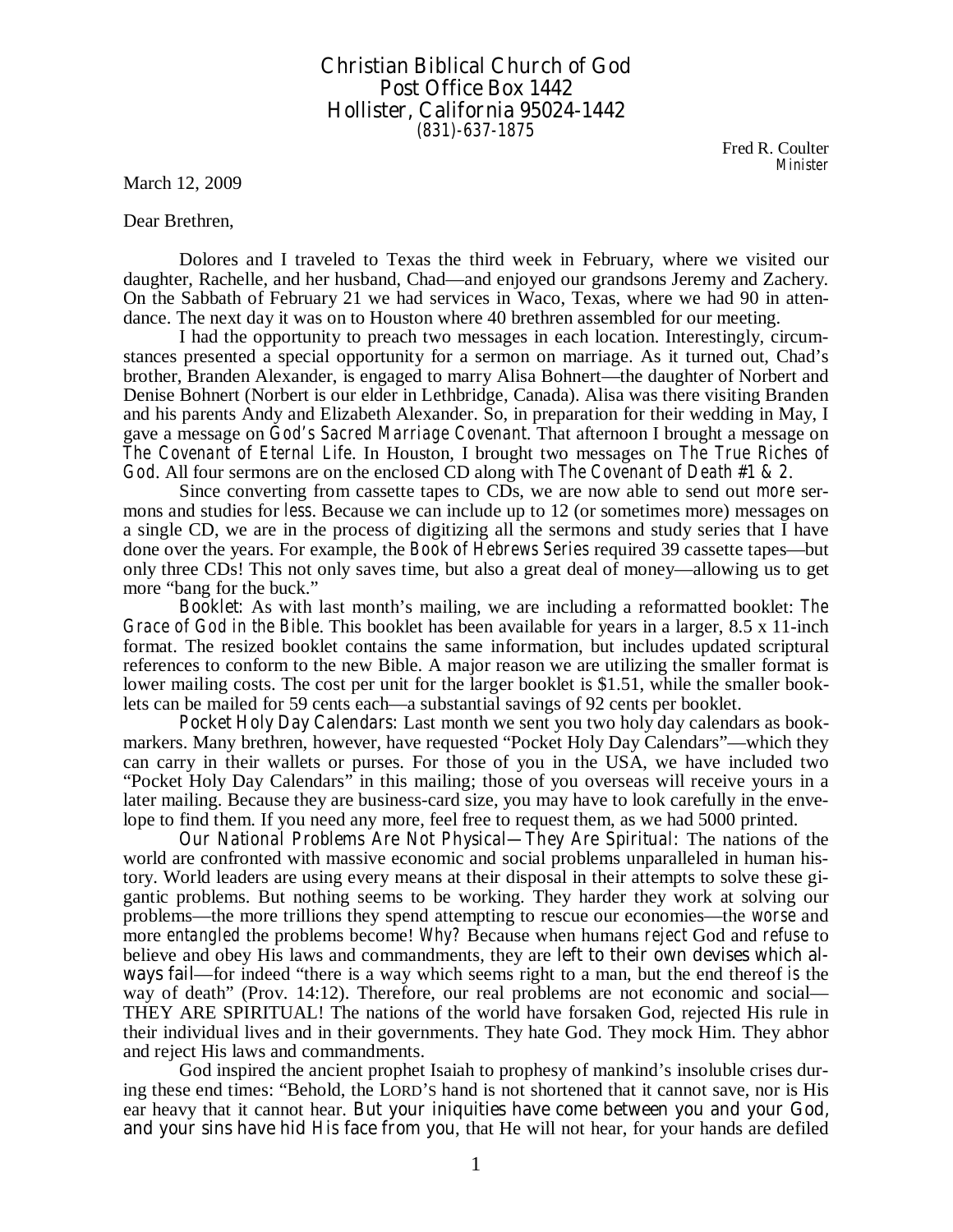with blood, and your fingers with iniquity; your lips have spoken lies, your tongue has muttered perverseness. None calls for justice, nor does anyone plead for truth; they trust in vanity and speak lies" (Isa. 59:1-4).

God is not far away, but sin and iniquity have cut mankind off from God! Men want to go their own way, and make and follow their own devises which are laden with iniquity ways which will never work. Isaiah continues to lay bare the spiritual problems of our times:

"**They conceive mischief and bring forth iniquity**. They hatch adders' eggs and weave the spider's web; he who eats their eggs dies, and that which is crushed breaks out into a viper. Their webs shall not become clothing, nor shall they cover themselves with their works; their works *are* works of iniquity, and the acts of violence *are* in their hands.

"**Their feet run to evil, and they make haste to shed innocent blood; their thoughts** *are* **thoughts of iniquity; wasting and destruction** *are* **in their paths**. They have not known the way of peace, and *there is* no justice in their ways. They have made crooked paths for themselves; whoever goes therein them shall not know peace. **Therefore justice is far from us; nor does righteousness overtake us. We wait for light, but behold, darkness; for brightness,** *but* **we walk in deep shadows. We grope along the wall like the blind, and we grope as if** *we had* **no eyes. We stumble at noonday as in the night; among those who are strong, we are like dead men**" (Isa. 59:4-10).

Such is the state of the nations of the world today. Their problems are *spiritual*—not physical or economic. None is exempt! Little do they realize that God is actively judging every nation on earth at all times.

*How God Judges the Nations***:** When studying politics, government and national events and trends, very few analysts understand *why* things are the way they are—because they are utilizing a *human* perspective. Our leaders only want political victory—or some compromise in order to please the majority of their constituents and placate their opponents. As leaders, their decisions are greatly lacking in judgment and miss the mark, because they do not understand the truth of how God views and judges the nations of the world.

In the Bible, God makes it very clear that at *all times* He is actively judging the nations by His laws and commandments. As He told Jeremiah, He rewards accordingly with blessings or cursings: "**If at any time I shall speak concerning a nation, and concerning a kingdom, to pluck it up and to pull it down, and to destroy** *it***; if that nation, against whom I have spoken, will turn from their evil, I will repent of the evil that I thought to do to them**. **And if at any time I shall speak concerning a nation, and concerning a kingdom, to build it and to plant** *it***; if it does evil in My sight, that it not obey My voice, then I will repent of the good with which I said I would do them good**" (Jer. 18:7-10).

Since God is the Sovereign Ruler of the universe, *He* sends blessings or cursings upon nations according to His judgments—based on their obedience to his laws and commandments, or their disobedience and evil doings (see Deut. 28 and Lev. 26).

There are two outstanding examples of national repentance in the Bible—where both the leaders and the people repented of their evil when warned by God. In both cases, God according to His word—accepted their repentance and relented of the evil He had pronounced against them. The first example occurred during the days of King Josiah of Judah, as recorded in II Chronicles 34. The second instance is when God sent Jonah as a prophet to warn both the king and the people of the nation of Assyria. In both examples the kings repented and called upon all the people to repent of their wickedness and iniquities and obey God.

An important key in understanding how God judges the nations is that He expects people to keep His laws and commandments in the letter of the law. The more commandments they keep as a people or nation, the more blessings they receive from God. The more they transgress against God's laws, the greater the degree of cursings they receive from God.

Today, when we look at the political intrigue, social trends and human events taking place around the world, we need to view them from God's perspective, through the lens of Scripture. Otherwise, we simply will not understand what we are witnessing. As we examine the *fruits* of America's new president—and the fruits of the American people—we must do so from God's perspective. This will enable us to more clearly see the *true causes* behind the profound events taking place around us.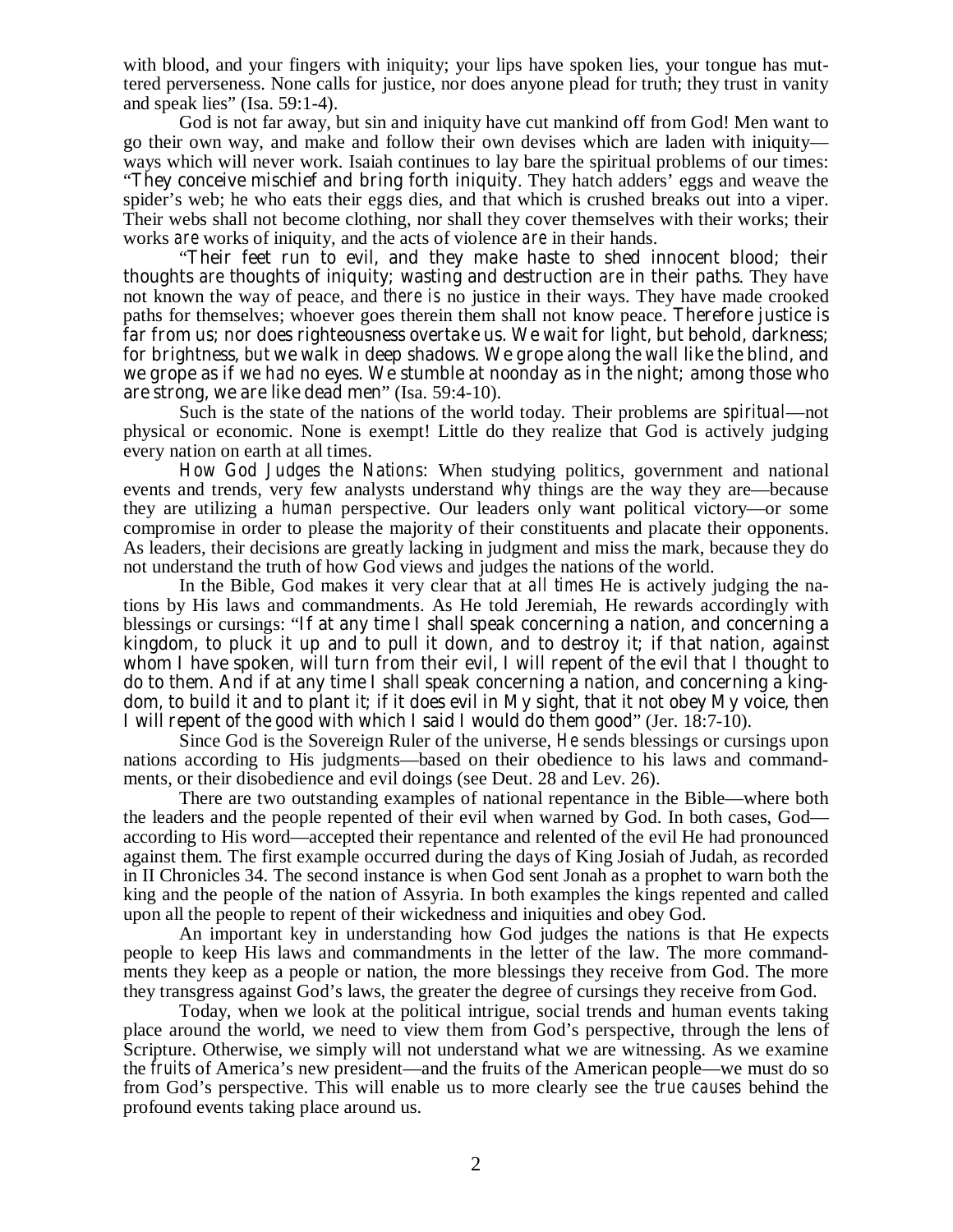*The Fruits of the Policies of the Obama Administration***:** There is no question that we face unprecedented times—here in America and around the world. Moreover, it is apparent that the policies of Barrack Hussein Obama—who has been in office now for only two months—will profoundly affect every American and have significant ramifications for the rest of the world. Rather than looking at specific issues of the Obama administration, we should focus on the *spiritual condition* that underlies the political and economic actions being taken. The truth is, political and economic issues are always a reflection of spiritual problems and sins—individually and collectively. Jesus said, "You shall know them by their fruits." Thus, we must examine the fruits of this new administration and judge accordingly—through the Word of God.

Obama campaigned on the promise of "hope" and "change we can believe in." As a master of doublespeak, the rhetoric of his campaign was lofty, like brightly painted word pictures. Smooth talk and hypocritical lies, indeed. The reality, however, is that Obama is rapidly turning toward Socialism (perhaps it should be spelled Commie-Socialism) as evidenced by his blatant socialistic policies and appointments of radical leftists to his Cabinet. Moreover, the massive tax increases proposed by Obama will lead to a staggering seven trillion dollars in deficit spending over the next two years. That is more money than all the Presidents and Congresses have spent since the founding of this nation! Undoubtedly, it will lead to the collapse of the dollar and the destruction of America as we know it—with dire consequences for the rest of the world. (I will cover *economic news* in a sermon or two in the near future.)

Understand this: It is *impossible* to resolve debt problems *caused* by over-borrowing by borrowing even greater amounts of money—which in reality does not exist! The Federal Reserve will have to print such money—which means it will have no backing of real wealth, gold or silver. Furthermore, countries such as China that have loaned America money in the past by buying US government bonds and other debt instruments, will soon no longer be willing or able to buy more of our debt. As a result, the economic situation will only become much worse. It is an impossibility that the proposed mammoth deficit spending can restore an economy already drowning in debt. Lying and deceit *caused* the massive debt problem in the first place. Additional lies and deceit *creating more debt* is a recipe for destruction.

Obama is simultaneously creating the greatest expansion of government in our history. His mandated restrictions and controls over businesses—never before seen in America—are creating an overbearing, intrusive, bureaucratic government bent on controlling the lives of Americans. Even Vladimir Putin, Prime Minister of Russia, warned Obama not to take this road, noting that the USSR's 70-year experiment with communism was a colossal failure bathed in the blood of 50 million citizens slaughtered to enforce the will of the government.

*Homosexual Agenda***:** As official policy, Obama is promoting the homosexual agenda at all levels of government, and has even promised new laws for the enforcement of nondiscrimination and acceptance. However, **no civilization in history has ever survived blatant, rampant, widespread homosexuality. As happened to Sodom and Gomorrah, God served notice that when people and nations embrace such perversions as normal, they have signed their own death warrant via God's fiery judgment**.

Open acceptance of this kind of abominable "life style" always begins with the approval of religious leaders. Obama sent a message to the world—but primarily to God, with arrogance and contemptuousness—by having Episcopalian Bishop Maurice Robinson, who as an outspoken homosexual is "married" to another man, bring the opening invocation at his inauguration. The apostle Jude, the half-brother of Jesus, writes of God's punishment for this kind of ungodly behavior: "For certain men [religious leaders] have stealthily crept in, those who long ago have been written about, condemning *them* to this judgment. *They are* ungodly men, who are perverting the grace of our God, *turning it* into licentiousness, and are personally denying the only Lord God and our Lord Jesus Christ.

"But I myself want to remind you, though you once understood this, that the Lord, af-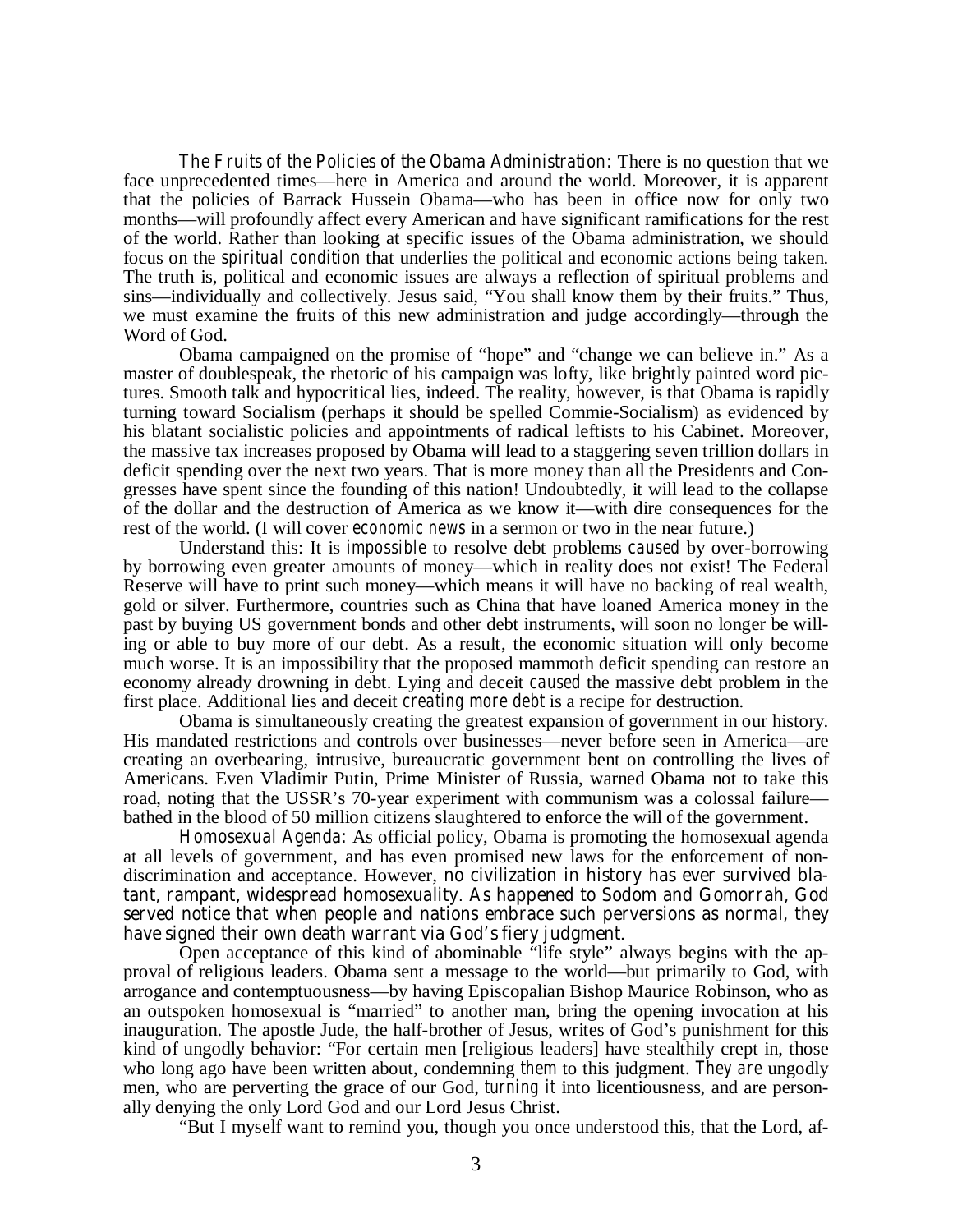ter saving a people out of *the* land of Egypt, the second time destroyed those who did not believe. And the angels who did not keep their own original domain, but deserted their habitation, He is holding in eternal bonds under darkness unto the judgment of *the* great day. **Just as Sodom and Gomorrah—and the cities surrounding them, in the same manner as them—having given themselves over to sexual debaucheries, and having gone after different flesh, are themselves exhibited as a** *perpetual* **example of undergoing** *the* **punishment of eternal fire, in the same way also, these dreamers** *of filthy dreams* **are defiling**  *the* **flesh, and are declaring as invalid** *the* **lordship** *of God,* **and are blaspheming** *the* **divine powers**" (Jude 3-11).

*Obama Promotes Infanticide***:** Obama has always supported abortion at any time during a woman's pregnancy—even partial-birth abortion at full term. Worse yet, he supports allowing the death of a live-born infant who survives a botched abortion by denying any medical care be given to the baby so it may survive. As a senator of the state of Illinois, he voted *twice* not to allow any medical care to be given to babies who survive a botched abortion. That is infanticide! Recently, in outlining his first budget, Obama showed his true character by authorizing \$400 million for "Planned Parenthood" abortion clinics—as well as monies to other nations to assist them with the costs of abortions. Yes, Obama's actions declare that his "show front" nominal "Christianity" is nothing but abject hypocrisy—as he arrogantly mocks God and His Word.

Without a doubt, the majority of Americans do not realize how evil and abominable abortion is in the eyes of God. It is government-sanctioned premeditated murder of the most innocent, helpless human beings—the infant in its mother's womb, God's special creation made in His image. While the US government campaigns for the protection of the environment, they wantonly murder and destroy the greatest creation of God by the millions—unborn babies (over 50 million to date in the USA alone!). Yet, they hypocritically say they want to rescue the polar bears, whales and even tidal mice from global warming. While the Obama administration portrays itself as caring for people and the environment, it is marching down the path of Nazi Germany, which can only end in the destruction of this nation.

Few people have ever read of God's virulent anger against the nations of Israel and Judah for the "birth control" sacrifice of their children as burnt offerings to the sun-god Baal: " 'For the children of Israel and the children of Judah have only done evil before Me from their youth. For the children of Israel have only provoked Me to anger with the work of their hands,' says the LORD. 'For this city has been to Me as a cause of My anger and of My fury from the day that they built it even to this day; that I should remove it from before My face **because of all the evil of the children of Israel and of the children of Judah, which they have done to provoke Me to anger, they, their kings, their princes, their priests, and their prophets, and the men of Judah, and the inhabitants of Jerusalem** [their heinous sins permeated the whole society—from the greatest to the least]. And they have turned the back to Me, and not the face; though I taught them, again and again, yet they have not hearkened to receive instruction. But **they set their abominations in the house which is called by My name, to defile it. And they built the high places of Baal, in the valley of the son of Hinnom, to cause their sons and their daughters to sacrifice their sons and daughters which I did not command them, nor did it come into My mind that they should do this abomination, to cause Judah to sin**' " (Jer. 32:30-35).

As a result of their intractable sin of child sacrifice—along with a multitude of other sins—God sentenced them to destruction and death. Thus, Jerusalem and Judah were destroyed and the people sent into exile in Babylon. Since they delighted in the heinous, abominable fire-sacrificing of their children and infants to Baal, God poured their sins back upon their own heads. Notice God's stinging indictment against them: "Thus says the LORD, 'Go and get a potter's earthen jar, and *assemble some* of the elders of the people and of the elders of the priests. And go out to the valley of the son of Hinnom by the entry of Potsherd Gate. And there declare the words that I shall tell you' " (Jer. 19:1-2).

Verses 3-5: "And say, 'Hear the Word of the LORD, O kings of Judah, and people of Jerusalem. Thus says the LORD of hosts, the God of Israel, "**Behold, I will bring evil upon this place, which shall cause the ears of him who hears it to tingle. Because they have forsaken Me, and have profaned this place and have burned incense in it to other gods**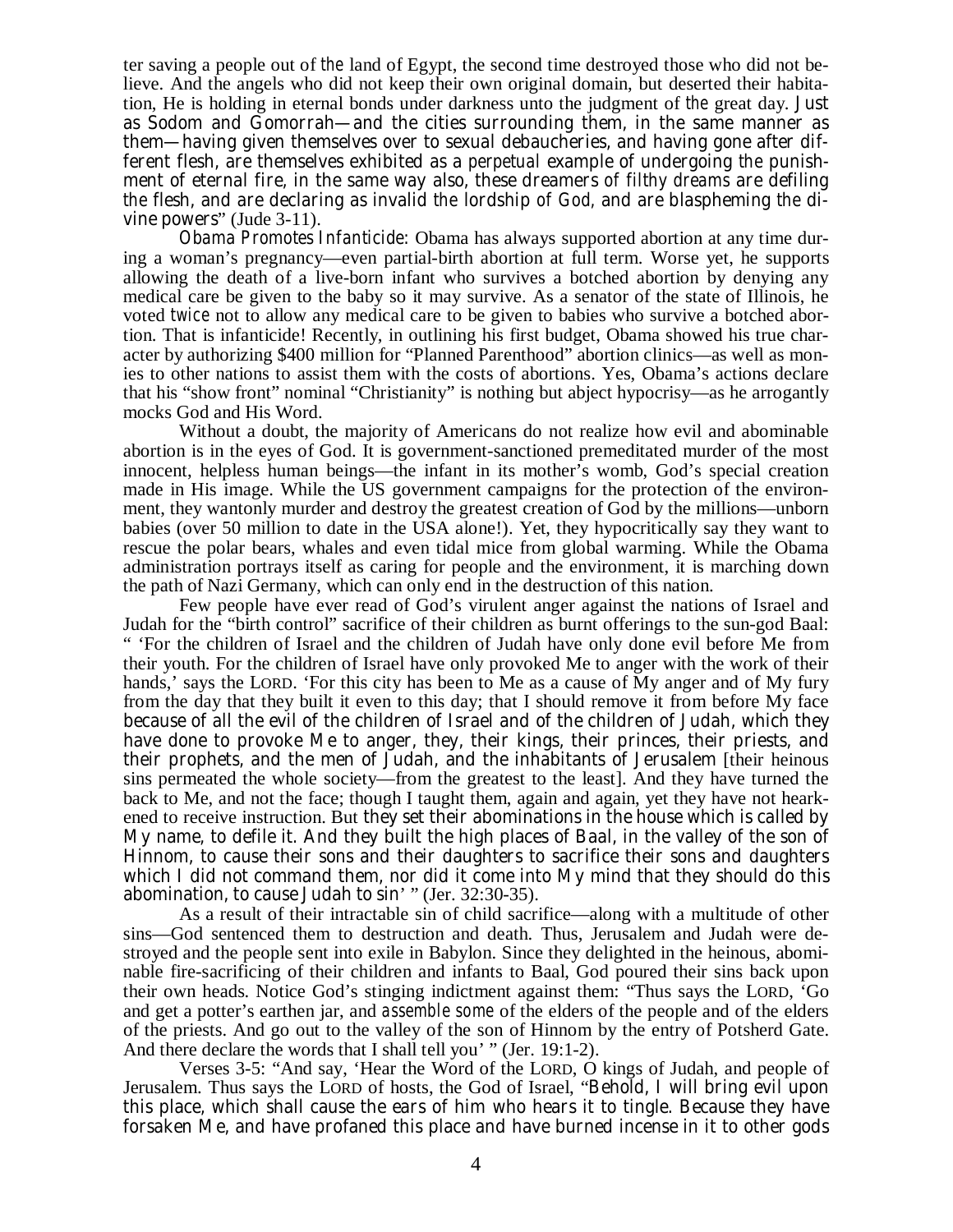**whom neither they nor their fathers have known, nor the kings of Judah, and have filled this place with the blood of innocents. They have also built the high places of Baal to burn their sons with fire** *for* **burnt offerings to Baal, which I never commanded nor spoke, nor did** *it* **come into My mind**." ' "

Verses 6-13: " 'Therefore, behold, the days come,' says the LORD, 'that this place shall no more be called Tophet, nor the valley of the son of Hinnom, but, The Valley of Slaughter. **And I will make the counsel of Judah and Jerusalem come to nothing in this place, and I will cause them to fall by the sword before their enemies, and by the hands of those who seek their lives. And I will give their dead bodies to be food for the birds of the heavens, and for the beasts of the earth**. And I will make this city a waste and a hissing. Everyone who passes by shall be astonished and shall hiss because of all its plagues.

" 'And I will cause them to eat the flesh of their *own* sons and the flesh of their *own*  daughters, and they shall each one eat the flesh of his friend in the siege and distress, with which their enemies and those who seek their lives shall afflict them. Then you shall break the jar before the eyes of the men who go with you, and shall say to them, "Thus says the LORD of hosts, 'Even so I will break this people and this city, as *one* breaks a potter's vessel that cannot be made whole again. And they shall bury *them* in Tophet until there is no place *left* to bury. I will do this to this place,' says the LORD, 'and to its people, and make this city as Tophet. And the houses of Jerusalem, and the houses of the kings of Judah, shall be as defiled as the place of Tophet because of all the houses on whose roofs they have burned incense to all the host of the heavens, and have poured out drink offerings to other gods.'""

*The People Are Also Responsible***:** We need to realize that our problems are *not* the result of governmental policies alone. Rather, the blame rests squarely on the people of the nation as a whole—especially the young people, who have wholly embraced sinful values and beliefs as a way of life. This is why they elected Obama as president, because they believe exactly as he does. They love their sinful lifestyles and want the government to support the way they live. They are the product of previous generations of those who put sinful pleasure ahead of moral principles: First, the Woodstock generation of the late 1960s—rock music, sex, drugs and rebellion; in turn, their children blossomed into a liberal, God-rejecting generation, having been nurtured in godless state schools on sex education, drugs and satanic hard rock music—while looking to the state to provide them with welfare and free benefits. And now we have the current generation of young adults, 18 and up, the majority of whom have further degenerated into sex, hard satanic rock and rap music, alcohol, drugs and daredevil pleasures. From kindergarten, they too were taught sex education—and to look to condoms, birth control pills and abortion as acceptable methods of birth control. Their educators have upheld and glorified homosexual behavior as an alternate life style for both sexes.

Overcome with sexual promiscuity—the more partners the better—marriage has been cast off as unnecessary. The result: nearly 50% of babies are now born out of wedlock in the USA. Living together without marriage and single motherhood have become the norm. Encouraged by feminist organizations, single motherhood is in fact upheld as a badge honor. With husbands and fathers no longer considered vital to the family, they are denigrated and ridiculed—then cast aside and replaced by the state. Today, welfare programs provide money, food, housing and healthcare as if the government was a substitute "father." Single mothers are actually *married*—to the government, the new father/nanny state.

In godless state-funded schools, children are not taught the true history of this nation. Neither are they taught anything about God, because the public school system has been scrubbed clean of any reference to God and prayer—with the exception of Muslim prayers by mandate of the Supreme Court. Now with the advent of personal computers, the Internet, cell phones and Blackberries, children are given over to their own devices, to further rebel against their parents and society, destroying their lives. They are taught to accept evil and wickedness as the norm for good—thereby becoming willing captives of Satan and the occult. The Word of God proclaims: "**Woe to those who call evil good and good evil**; **who put darkness for light and light for darkness**; **who put bitter for sweet and sweet for bitter**! **Woe unto** *them that are* **wise in their own eyes**, **and prudent in their own sight**! Woe unto *them that are* mighty to drink wine, and men of strength to mingle strong drink: Who justify the wicked for a bribe, and take away the righteousness of the righteous from him!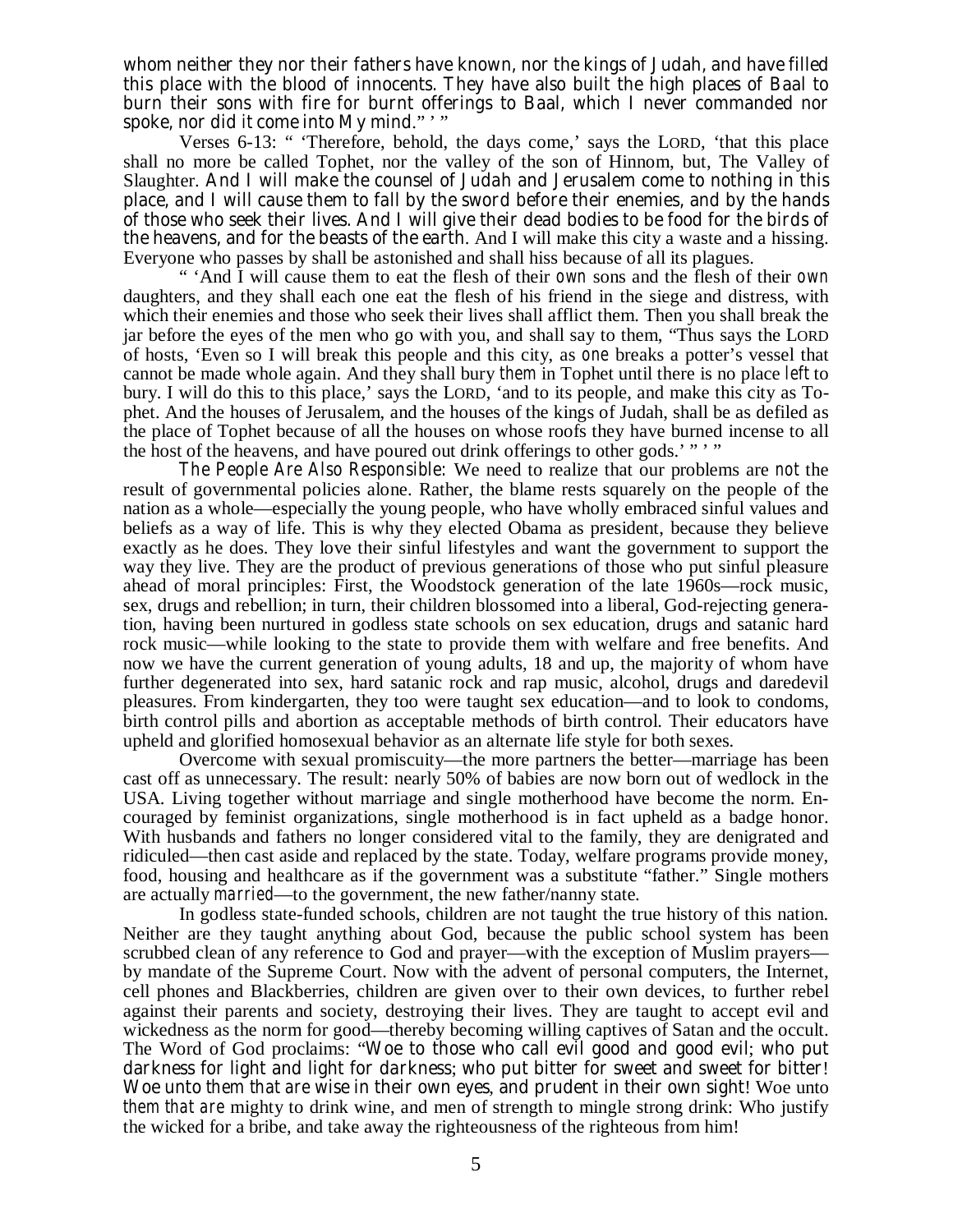"Therefore as the fire devours the stubble, and the flame burns up the chaff; their root shall be like rottenness, and their blossoms shall go up like dust **because they have cast away the law of the LORD of hosts**, **and despised the Word of the Holy One of Israel**. Therefore, the anger of the LORD is kindled against His people, and He has stretched out His hand against them, and has stricken them…" (Isa. 5:20-25).

This passage describes those who voted Obama into office. Elsewhere in Isaiah, God aptly describes this present generation: "And I will give **young lads** *to be* **their princes**, and **capricious children shall rule over them**. And the people shall be crushed, every man by another, and every man by his neighbor; the **young shall rise up against the old**, and **the base against the honorable**…. **The look of their faces witnesses against them; and they declare their sin like Sodom**. They do not hide *it*! Woe to their soul! For they have rewarded evil to themselves…. **Woe to the wicked!** For the evil doing of his hand will be given [back] to him. *As for* My people, **children** *are* **their oppressors**, and **women rule over them**. Oh, My people, **those who lead you cause** *you* **to err and destroy the way of your paths**" (Isa.  $3:4-5, 9, 11-12$ .

Isaiah continues God's warning that *unless there is vast repentance* of our national and personal sins, from the greatest to the least, He will execute his correcting judgments against us with fury! "**Hear, O heavens, and give ear, O earth; for the LORD has spoken**, 'I have reared and brought up children, but they have rebelled against Me. The ox knows his owner, and the donkey his master's crib; *but* Israel does not know *Me*; My people do not understand.' **Ah, sinful nation, a people burdened** *with* **iniquity, a seed of evildoers, children who deal corruptly! They have forsaken the LORD; they have provoked the Holy One of Israel to anger; they have gone away backward**" (Isa. 1:2-4) Claiming we are "good Americans, good Brits, or good Aussies" will not cut it with God. That is not true repentance toward God, and such claims are boastful and self-righteousness. Unless our nations *genuinely* repent, God's correction will continue to come like the waves of the sea—one right after the other. And the final wave will be a tsunami of total destruction (Deut. 28 and Lev. 26).

God is giving us *time* and *space* to repent—while pleading with our nations: "**Why should you be stricken any more? You will revolt more and more; the whole head is sick, and the whole heart faint. From the sole of the foot even to the** *top of the* **head** *there is* **no soundness in it;** *only* **wounds and bruises and putrefying sores; they have not been closed, nor bound up, nor soothed with ointment**.

"Your country *is* a desolation, your cities *are* burned with fire. Strangers devour your land right in your *very* presence, and *it is* wasted, as overthrown by strangers. And the daughter of Zion is left as a booth in a vineyard, like a hut in a garden of cucumbers, like a besieged city" (Isa. 1:5-8).

God continues to implore the modern-day descendant nations of Israel to repent and stop being sanctimonious in their false religions—which they brazenly and blasphemously practice in their churches, just as ancient Israel did at the temple of God. Likewise, many who consider themselves to be "righteous"—because they are *religious* and *claim to believe* in God—are actually *living in sin* themselves. How so? Because they reject and refuse to keep God's holy seventh-day Sabbath, the Christian Passover and God's annual holy days. They think they are righteous because they keep Sunday—Baal's day of worship; they partake of the Lord's Supper/communion/Eucharist—which actually honors the sun god (Satan) and not the true God; and they observe all the satanic occult holidays—Christmas, Easter, Halloween, etc. All of these pagan holidays and forms of worship are *sin* and unacceptable to God!

God is calling *everyone* to repentance—the blatant sinners as well as those who *think* they are righteous just because they are "religious" and "profess Jesus"—but who refuse to keep God's commandments. Here is His message to them today, just as it was for ancient Israel: "**Hear the Word of the LORD, rulers of Sodom; give ear to the law of our God, people of Gomorrah**. 'To what purpose *is* the multitude of your sacrifices to Me?' says the LORD; 'I am full of the burnt offerings of rams, and the fat of fed beasts; and I do not delight in *the blood of* bulls, or of lambs, or of he-goats. **When you come to appear before Me, who has required this at your hand, to trample My courts? Bring no more vain sacrifices; incense is an abomination to Me—new moon and [your] Sabbath, the calling of assemblies; I cannot endure iniquity along with the solemn assembly!**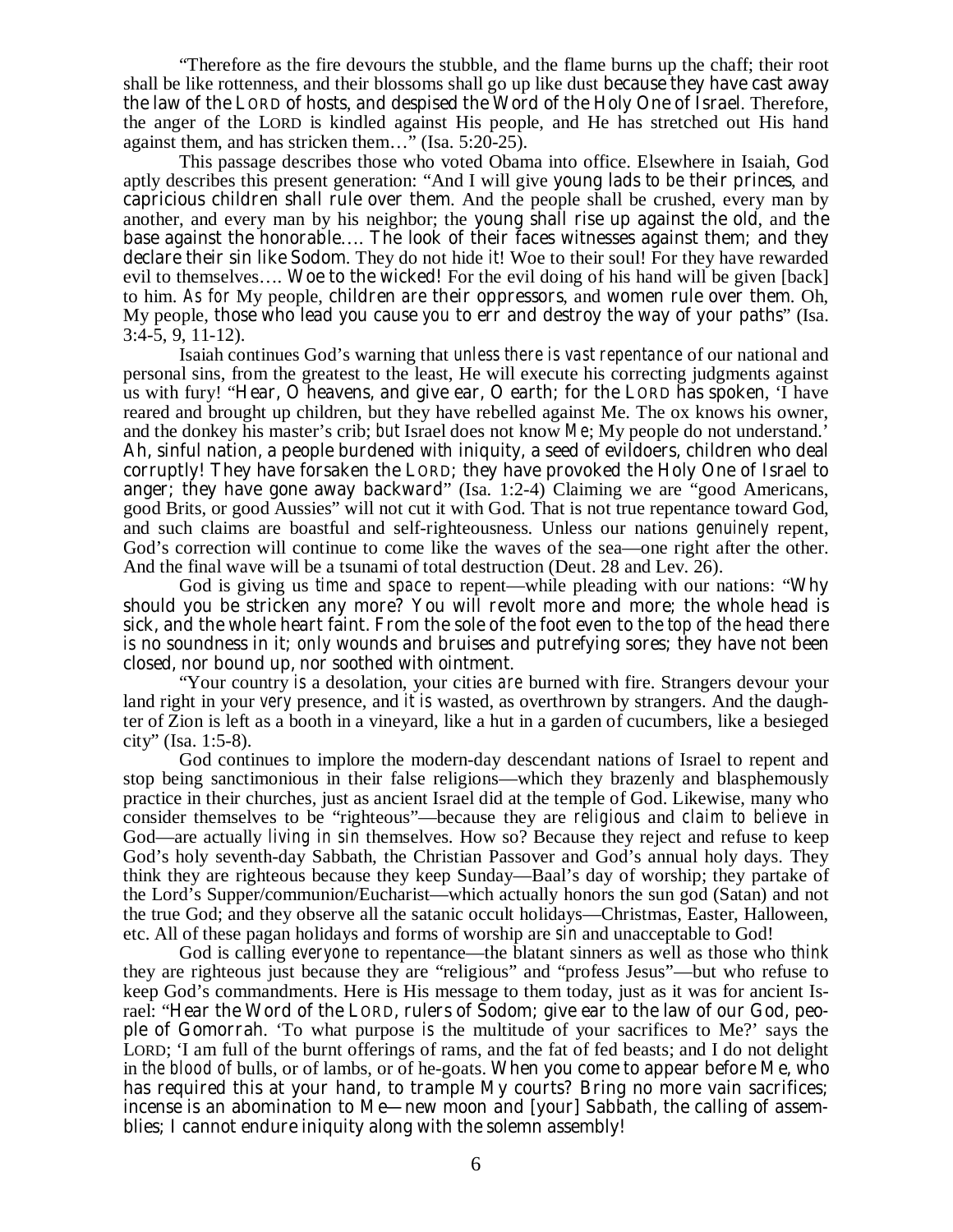" '**Your new moons and your appointed feasts My soul hates; they are a trouble to Me; I am weary to bear** *them***. And when you spread forth your hands, I will hide My eyes from you; yea, when you make many prayers, I will not hear; your hands are full of blood**' " (Isa. 1:10-15).

God is furious with such *false*, rebellious and sanctimonious forms of worship—which embrace all of the pagan occult days of worship! *Why?* BECAUSE THEY ARE SIN! THEY ARE AN ABOMINATION TO GOD! Here is what God thinks of them: "**I hate, I despise your feast days, and I will take no delight in your solemn assemblies**…. Take the noise of your songs away from Me; for I will not hear the melody of your harps" (Amos 5:21, 23).

Jeremiah perfectly lays bare the multitude of sins which our nations commit every day. We transgress the laws and commandments of God wantonly—practicing sin, living in sin, wallowing in sin, multiplying and exalting sin and wickedness as though it were normal. Yet, in denouncing our sins, God calls us to *repent* and *amend* our ways! We need to apply the following words to ourselves individually, examine ourselves and repent to God the Father and Jesus Christ with all our hearts and minds:

"Thus says the LORD of hosts, the God of Israel, 'Amend your ways and your doings, and I will cause you to dwell in this place. **Do not trust in lying words**, saying, "The temple of the LORD, the temple of the LORD, the temple of the LORD *are* these." [Today we would say, "We're Americans!" "We're Brits!" or "We're Aussies!"] For if you thoroughly amend your ways and your doings; if you thoroughly execute judgment between a man and his neighbor; *if* you do not oppress the stranger, the fatherless, and the widow, and do not shed innocent blood in this place, nor walk after other gods to your hurt; then I will cause you to dwell in this place, in the land that I gave to your fathers, forever and ever.

" '**Behold, you trust in lying words that cannot profit. Will you steal, murder, and commit adultery, and swear falsely, and burn incense to Baal, and walk after other gods whom you do not know; and then come and stand before Me in this house which is called by My name, and say, "We are delivered to do all these abominations"?** Has this house [the modern-day nations of the House of Israel], which is called by My name, become a den of robbers in your eyes? Behold, even I have seen it,' says the LORD" (Jer. 7:3-11).

As a result of our sins, God declares: "Yet you have not called upon Me, O Jacob; much less have you troubled yourself about Me, O Israel…. [Rather] **you have made Me serve with your sins; you have wearied Me with your iniquities**. [However,] I, *even* I, *am* He who blots out your transgressions for My own sake, and will not remember your sins. **Put Me in remembrance; let us plead together; declare yourself, that you may be justified**" (Isa. 43:22, 24-26).

 Not only are we to *remember* the true God, but He calls on our nations to repent deeply with prayer and fasting, confessing our sins and returning to Him: " '**Wash yourselves, make yourselves clean; put away the evil of your doings from before My eyes; cease to do evil; learn to do good; seek judgment, reprove the oppressor. Judge the orphan, plead for the widow. Come now, and let us reason together**,' says the LORD. 'Though your sins are as scarlet, they shall be as white as snow; though they are red like crimson, they shall be like wool; **if you are willing and obedient**, you shall eat the good of the land' " (Isa. 1:16-19).

 Again, through the prophet Ezekiel, God warns the wicked to turn from their sins and pleads with Israel to repent: "But, if you warn the wicked of his way, to turn from it; if he does not turn from his way, he shall die in his iniquity, but you have delivered your soul. And you, son of man, speak to the house of Israel. Thus *shall* you speak, saying, 'When our transgressions and our sins *are* on us, and we are wasting away in them, how then shall we live?' **Say to them, '***As* **I live,' says the Lord GOD, 'I have no delight in the death of the wicked, except that the wicked turn from his way, and live. Turn you, turn you from your evil ways; for why will you die, O house of Israel?**' " (Ezek. 33:9-11).

If we *refuse* to truly repent to God the Father and Jesus Christ, the sword (war) will devour us—as is already happening on our southern border with Mexico. " 'But if you refuse and rebel, you shall be devoured *with* the sword;' for the mouth of the LORD has spoken *it*. How has the faithful city become a harlot? *It was* full of judgment; righteousness lodged in it—but now murderers. Your silver has become dross, your wine mixed with water; **your rul-**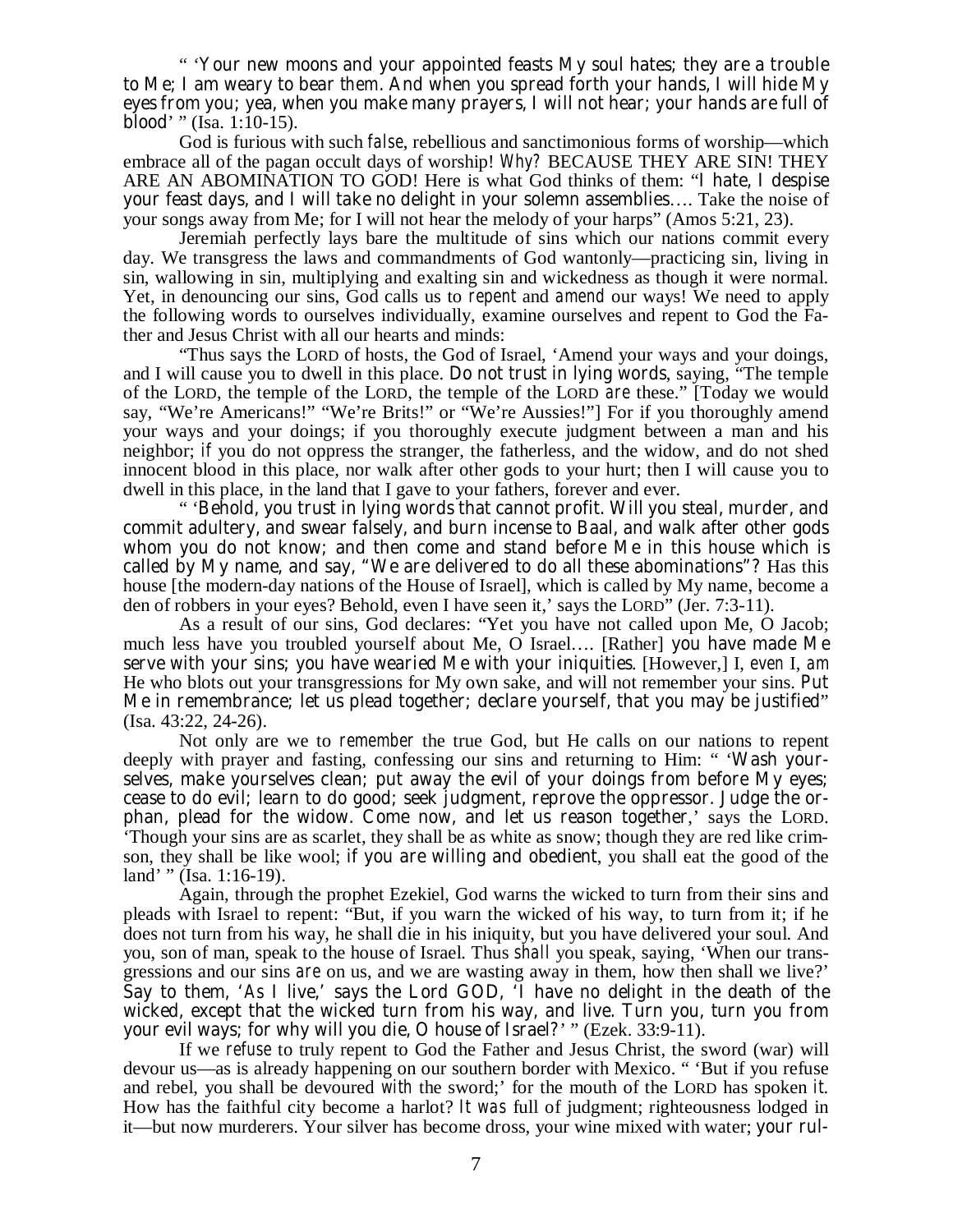**ers** *are* **rebellious, and companions of thieves; everyone loves a bribe, and is pursuing rewards; they do not judge the orphan, nor does the cause of the widow come before them. And the Lord, the LORD of Hosts, the Mighty One of Israel says,** '**Alas! I Myself**  will vent My wrath upon My foes, and avenge Myself of My enemies' " (Isa. 1:20-24).

If there is no profound repentance by our nations, from the greatest to the least, then God's heavy hand of correction will not be turned back. In truth, the religious, civic and educational leaders have created a rebellious generation that will not listen to God. Yes, thinking they can save themselves, they have their own self-willed agenda. Yet, in the face of correction, they turn around and despise God, His word and His punishment: " 'Woe *to* the rebellious children,' says the LORD, 'who carry out a plan, but not of Me; and who form an alliance, but not of My Spirit, that they may **add sin to sin**…. [This] *is* a rebellious people, lying children. **They are children who will not hear the law of the LORD**; who say to the seers, "See not," and to the prophets, "Do not prophesy to us right things, speak to us smooth things, prophesy illusions; go out of the way, turn aside out of the path, **cause the Holy One of Israel to cease from before us**." '

"Therefore thus says the Holy One of Israel, 'Because you have despised this word, and trust in oppression and perverseness, and rely on them; therefore **this iniquity shall be to you as a breach ready to fall, swelling out in a high wall, whose breaking comes suddenly, in an instant**. And He shall break it as the breaking of the potters' vessel that *is* smashed in pieces. He shall not spare, so that there shall not be found in the fragments a shard to take fire from the hearth, or to take water out of the pit' " (Isa. 30:1, 9-14). The time is near, the correction of God is upon us. It is evident that God will not spare his correction against our nations, but there is *hope* for those who *personally* repent of their sins and believe and trust in God the Father and Jesus Christ.

*Hope for the Remnant Who Do Repent and Turn to God***:** Within the *remnant* God speaks of—"Except the LORD of hosts had left us **a very small remnant**, we would have been as Sodom; we would have become like Gomorrah" (Isa. 1:9)—there are two groups: **First**, those individuals God is *now calling* to repentance, but who have not yet been baptized. It is highly unlikely that we will see repentance among our national leaders—both religious and political—in America, Britain, Australia, Canada and New Zealand. But such repentance *should* start with the leaders—Obama, etc. Yet, there are individuals who will heed God's warnings and repent. They are the remnant who are *willing to turn to God*.

As Scripture plainly shows, everyone *who is willing* can examine themselves and confess their sins to God: " 'Therefore even now,' says the LORD, '**turn to Me with all your heart, and with fasting, and with weeping, and with mourning. Yes, rend your heart and not your garments, and return to the LORD your God: for He** *is* **gracious and merciful, slow to anger, and of great kindness, and He repents of the evil**. Who knows *if* He will return and repent and leave a blessing behind Him…" (Joel 2:12-14).

Are *you* ready to turn from your ways, repent and seek God with all your heart? If you are, *we can help*. You need to be baptized by complete immersion in water for the remission of your sins and receive the Holy Spirit (Acts 2:38).

The **second** group within the remnant is the "Congregation of God," those who have previously answered God's call, repented of sin and been baptized—and are actively serving Him. They personally *know* God the Father and Jesus Christ; moreover, they understand *why* God's loving correction is now coming upon the modern nations of Israel: "Therefore hear, you nations, and know, O congregation [among them], what *will happen* to them [the modern nations of Israel among whom you live]. Hear, O earth; behold, I will bring evil on this people, even the fruit of their thoughts **because they have not hearkened to My words**, **nor to My law**, **but have rejected it**" (Jer. 6:18-19).

However, many of them are backsliders and need to repent—and restore a strong relationship with God the Father and Jesus Christ.

When anyone truly repents and is baptized by full immersion in water, he or she enters into an irrevocable covenant relationship with God the Father through Jesus Christ by His sacrifice and shed blood. They are *true* Christians, not just "professing Christians" in name only, and they are under the grace of God. They are justified—that is, put in *right standing* with God—and receive the begettal of the Holy Spirit from God the Father. They then begin to de